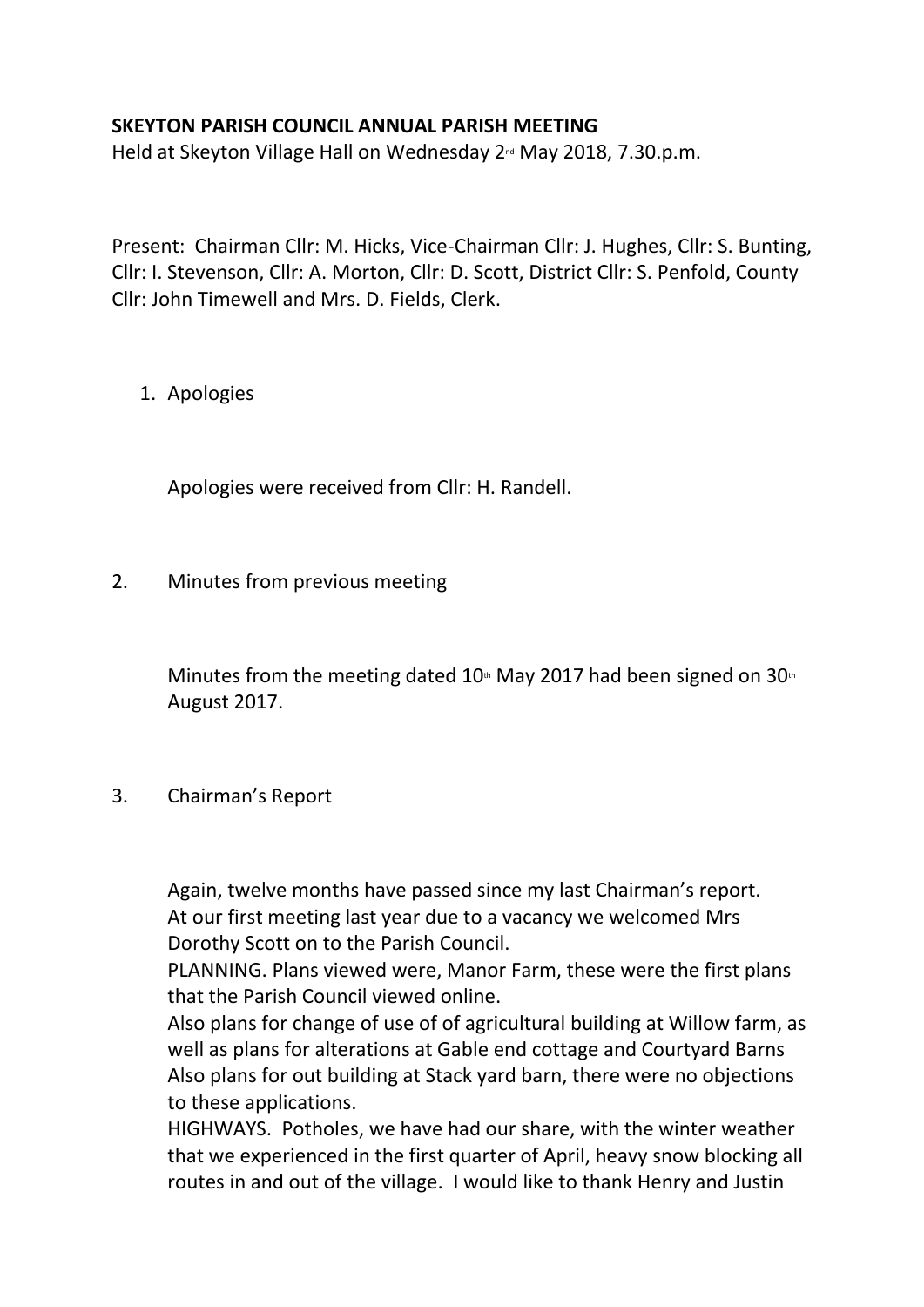for acting promptly in clearing the roads. A road traffic accident at the Blackhorse crossroads resulted in the "Give Way" sign being demolished, a new sign has since been erected. Thanking John Timewell for his input with the sign and potholes.

FINANCE. Once again, the Parish Council have kept the Parish Precept at the same level, and the bottle bank continues to generate income. The Parish Council made a donation from the proceeds of the bottle bank to the Manor House Care Home towards the cost of the residents outing on a river trip on the broads and to the Christmas end of the pier show at Cromer.

A brand new weather proof notice board was purchased jointly between the Parish Council and the Village Hall, this has been fitted on the wall of the Village Hall.

Skeyton Church received an increase of £25 bring the total to £125 towards the cost of the up keep of the Churchyard.

The Parish Council also contributed to half the cost of running the Village Hall website.

£25. was given towards the annual remembrance poppy wreath which the Chairman laid at the Remembrance Sunday service.

Once again with careful spending the Parish Council remains solvent. VILLAGE SIGN. (Ongoing) The village sign is in need of renovation. It was taken down before the onset of winter and stored in Stewart Buntings' barn to dry out before renovations start. The Skeyton Michaelmas Trosh Committee kindly donated £500 towards the cost of the village sign renovation.

Finally, I would like to thank Diane our Parish Council Clerk for all her hard work throughout the year, and to my fellow Parish councillors for their support.

Michael Hicks, Chairman

4. Vice-Chairman Cllr: J. Hughes provided an update on the Neech Loan Trust.

The Neech Loan Fund, which was created by a Doctor Neech in 1947, to provide loans for men and women to start an agricultural or horticultural